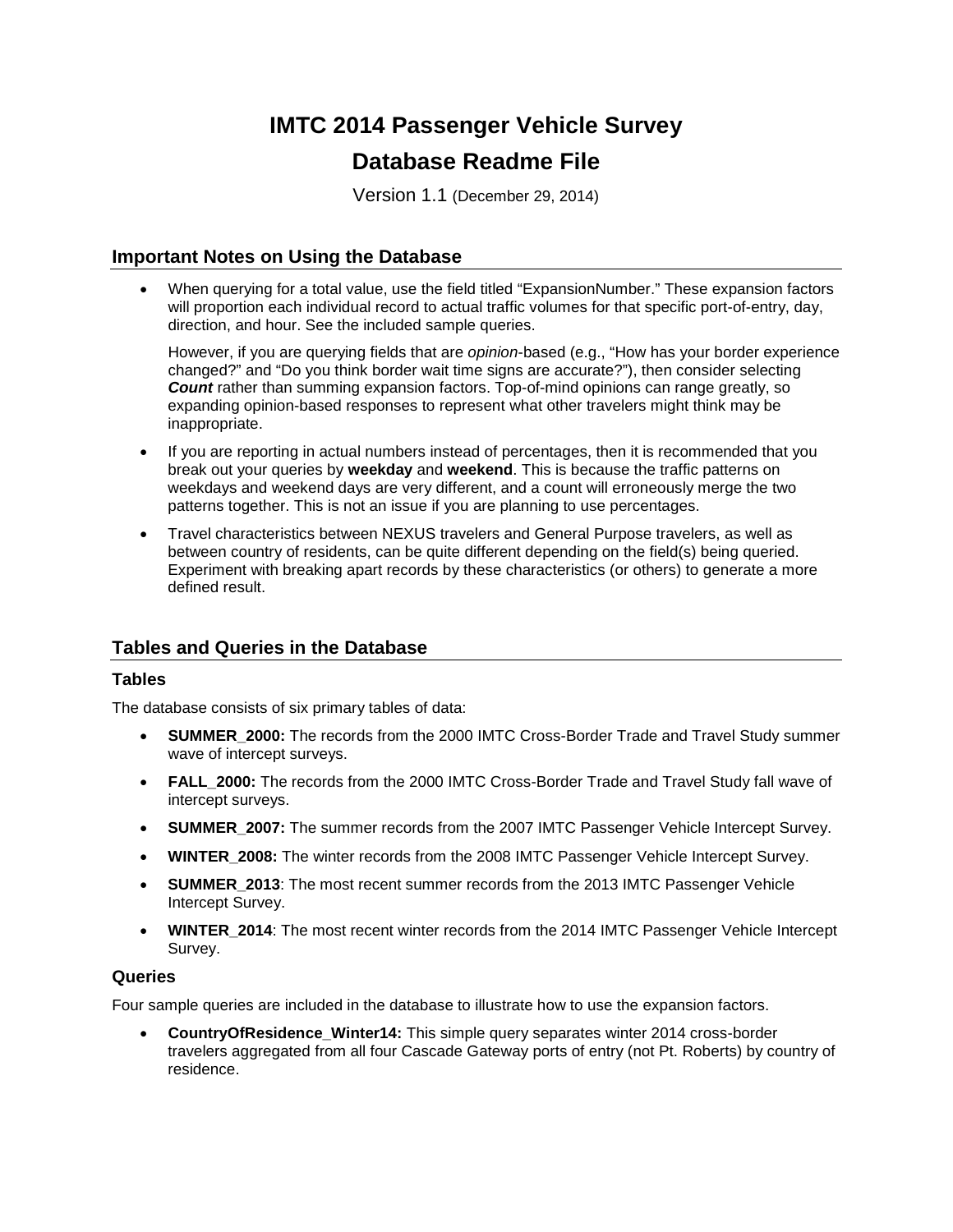- **TripPurposePtRoberts Winter14:** This simple query looks at responses to the question "What is your trip purpose?" filtered into predefined categories from winter 2014 cross-border travelers transiting one specific port of entry – Pt. Roberts.
- **Residence-DestinationMatrixPHwy\_Summer13:** This crosstab query breaks up summer 2013 cross-border travelers transiting the Pacific Highway port of entry by their specific trip origins and end-destinations. This illustrates the flow of travelers between the designated Superzones (see **Figure 2.**).
- **CrossingChoice\_Summer13:** This crosstab query looks at responses to the question "Why did you choose this border crossing?" To get very specific results, the matrix is split up by three other fields: port of entry, direction of traffic, and inspection booth type.

## **Data Expansion Factors**

Expansion factors were developed by dividing the total count of vehicles through a particular port/direction each hour by the total count of surveys collected for that hour. Therefore, expansion factors vary by hour, day type, summer, winter, etc. Note that these are twelve hour counts in summer (approx. 8am-8pm) and nine hour counts in winter (approx. 8am-5pm).

For the 2013/14 study, all expansion factors are based on the total traffic count of the border, regardless of lane. For 2007/08 northbound and southbound Peace Arch traffic, NEXUS lane expansion factors are based on the traffic counts of the NEXUS lane.

Because the total traffic counts from U.S. Customs & Border Protection (CBP) and Canada Border Services Agency (CBSA) were for the whole hour, but survey set up/break down did not allow for surveying the entire first hour or last hour of any day, traffic counts were manipulated to reflect these partial hours of surveying. For example, if surveying began at 8:30am on a certain day, the traffic count for that day for the 8am to 9am block was cut in half. This new reduced count was then used for calculating the expansion factor for that half hour block of surveys.

## **Database Post-Processing**

 $\overline{a}$ 

After the data were collected, post-processing cleaned up any inconsistencies during the survey period and coded each record with appropriate traffic analysis zone (TAZ) and superzone information (see figures **1.** and **2.**). More information on the details of the post-processing effort are in the final report.

For records that originally had no TAZ association:

- If a place (residence/origin/destination) has only one recognizable TAZ (e.g. Vancouver, Richmond, West Vancouver, etc. from **Figure 1.**) the blank was filled in with the one recognizable TAZ.
- For places with many TAZ associations (Surrey, Bellingham, etc. from **Figure 1.**), the blanks were filled with TAZ's proportionally according to the number of TAZ's already associated with that place in the data (for instance, if 75% of records for Surrey residence are labeled with TAZ #41, then for Surrey residence records with blank residence TAZ's, 75% of the blanks were filled with TAZ  $#41$  $#41$ ).<sup>1</sup>

Recreation was chosen for any trip two days in length or under. Vacation was chosen for any trip lasting longer than 3 days. Exceptions were made by surveyors ad hoc based on respondents' answers.

A formula was developed to calculate trip duration (based on length unit and length value), where values were standardized in units of "days." For example, 1 day  $= 1$ , 1 week  $= 7$ , etc. Hours were converted into

<span id="page-1-0"></span> $1$  TAZ's are used on their own (not in association with other fields in queries), so filling in TAZ's proportionally does not disrupt data continuity.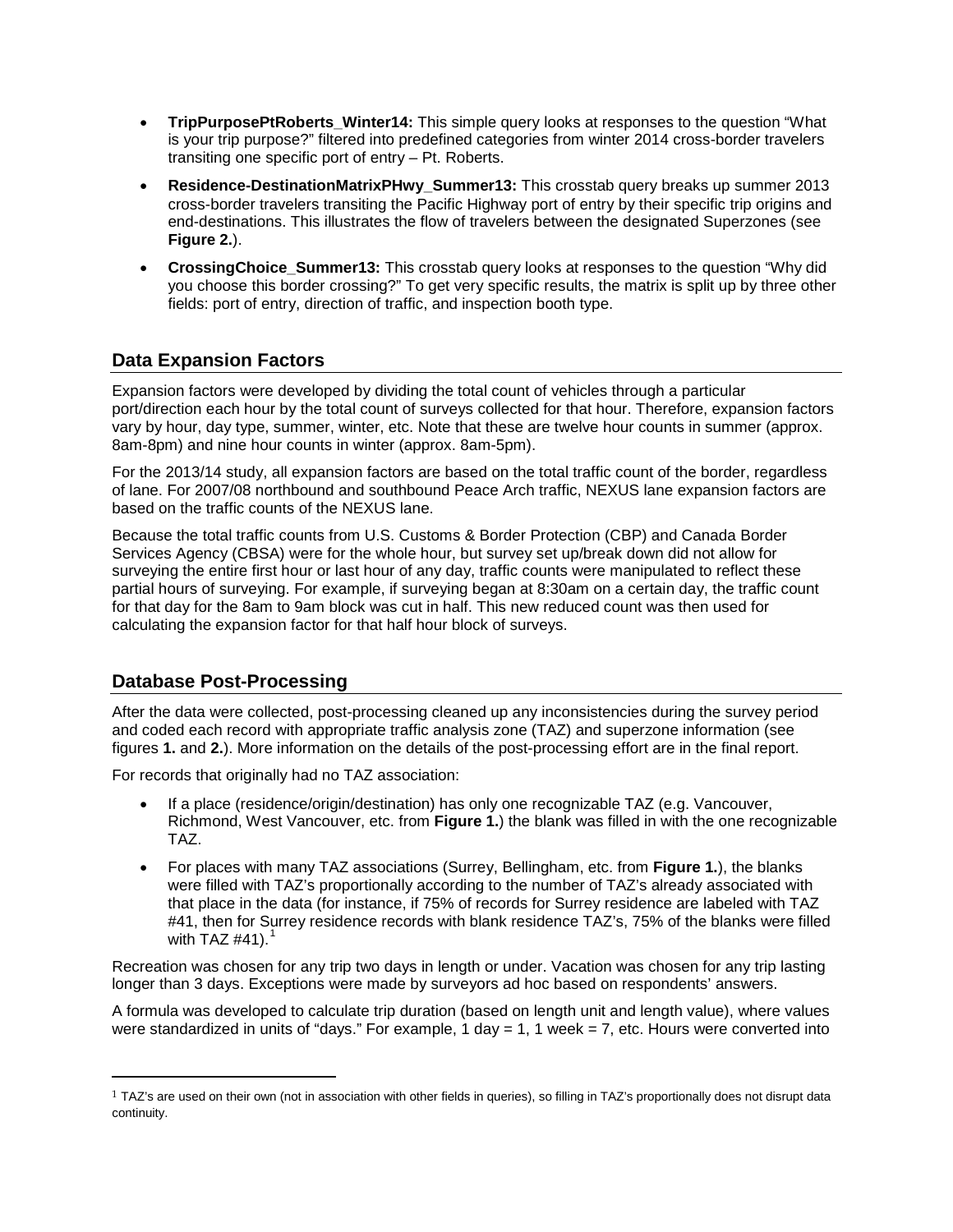fractions of days, i.e. 6 hours = 0.25. One way trips were given the duration of 7300, which equals 20 years.

A formula was developed for frequency (based on frequency unit and frequency value), where values were standardized in units of "number of trips in one year." For example, trip frequencies of once a year = 1, twice a year  $= 2$ , once a month  $= 12$ , once a week  $= 52$  etc. Once every 2-5 years  $= 0.28$ . Once every 5+ years, first ever, and one-way = 0.05.

**Notes on the 2000/2007/2008 tables:** Similar data post-processing occurred in 2000 for these data. Additional steps were completed in 2007/8 so that the two databases have the same field names. The 2000 data were collected on paper surveys so there is greater variation in city and place names than with to the 2007/8 effort, which was completed using an electronic device with a drop-down menu of predefined locations.

## **Other Data Available**

For more information about this database, visit the "Passenger Intercept Survey" webpage at: [theimtc.com,](http://theimtc.com/2013survey/) or contact: Melissa Miller, Project Coordinator, Whatcom Council of Governments at (360) 676-6974.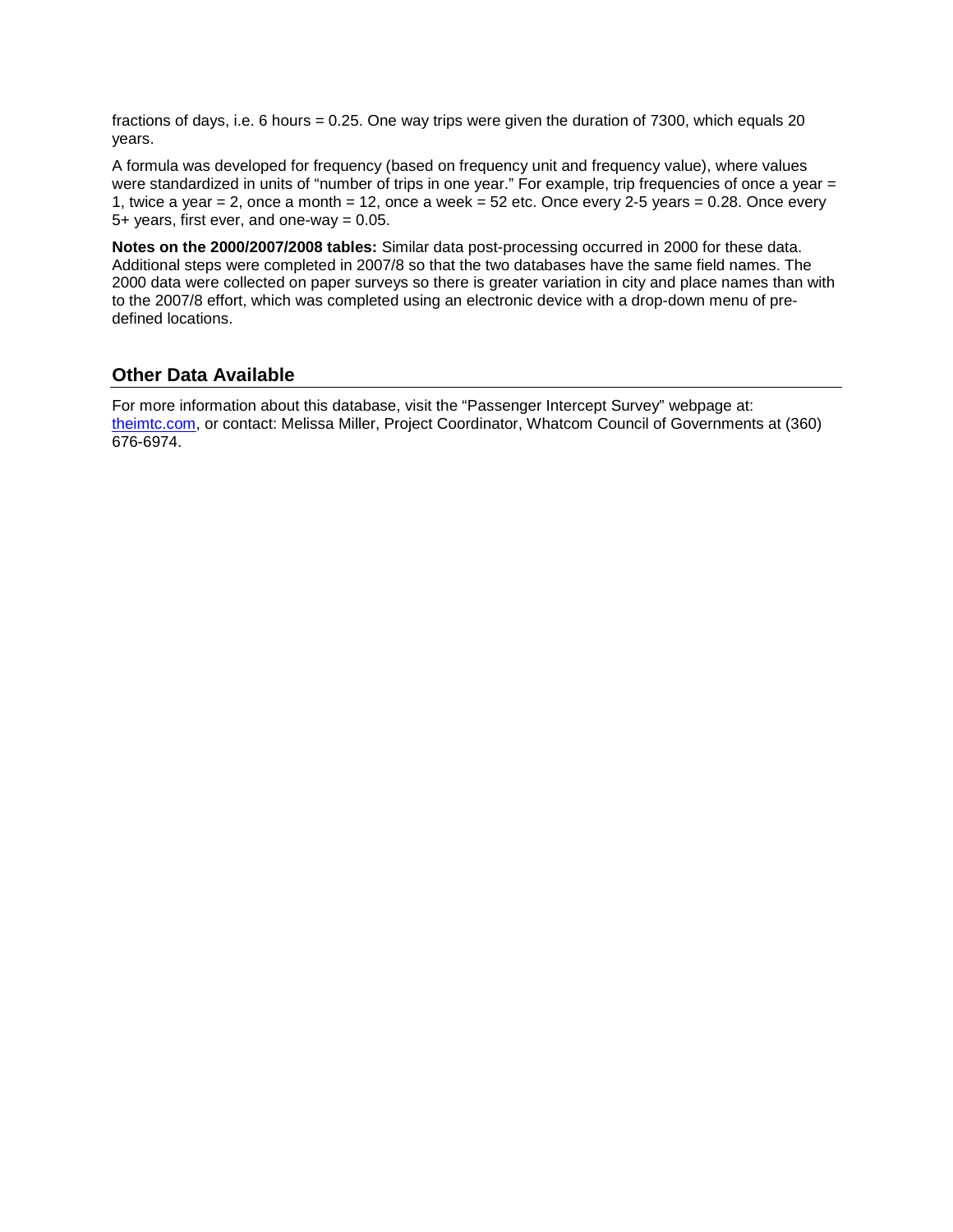Figure 1. TAZ map